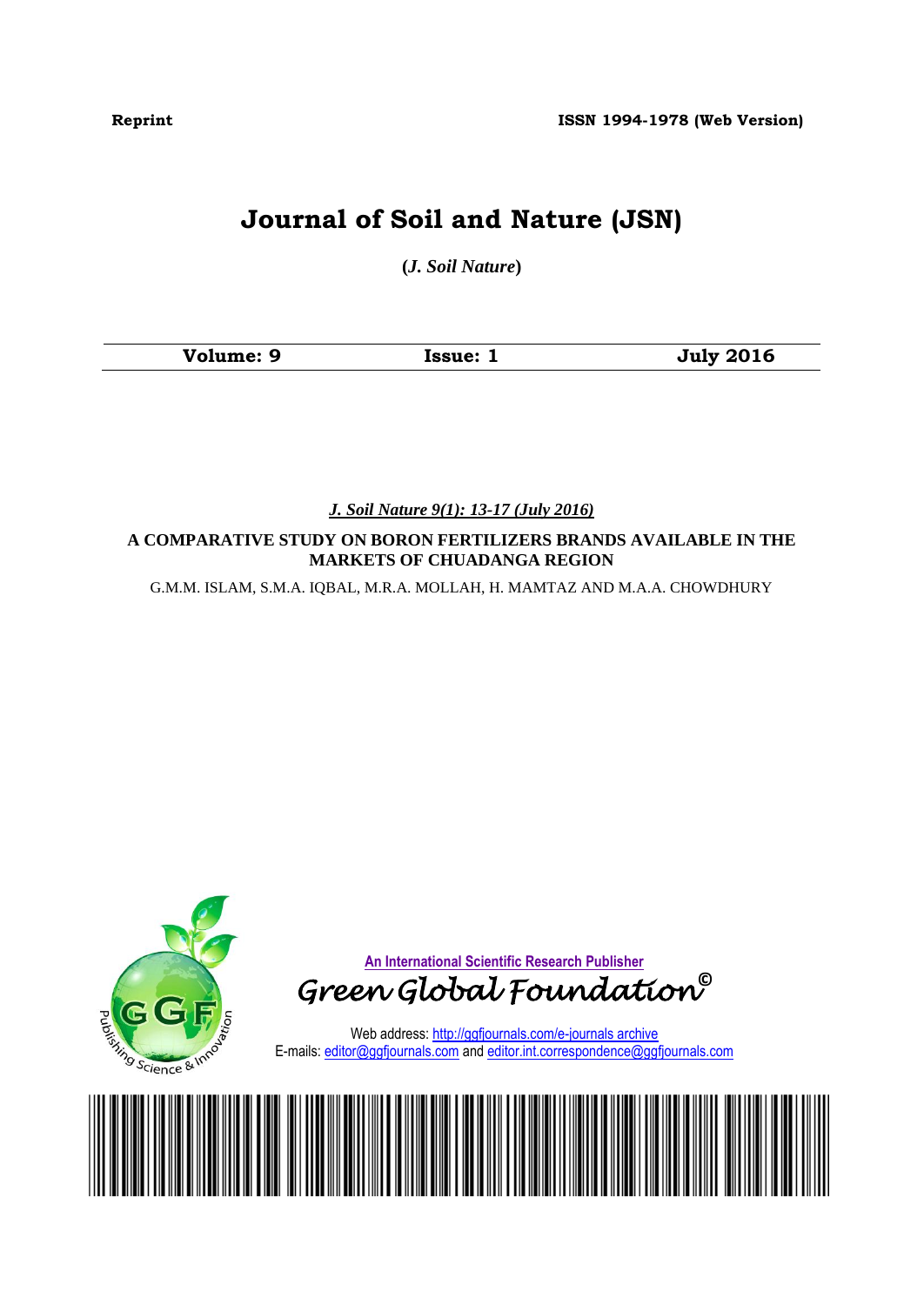### **A COMPARATIVE STUDY ON BORON FERTILIZERS BRANDS AVAILABLE IN THE MARKETS OF CHUADANGA REGION**

G.M.M. ISLAM $^{1*}$ , S.M.A. IQBAL $^{1}$ , M.R.A. MOLLAH $^{2}$ , H. MAMTAZ $^{3}$  AND M.A.A. CHOWDHUR $\rm{Y}^{4}$ 

<sup>1</sup>Soil Resource Development Institute (SRDI), Jessore, Bangladesh; <sup>2</sup>On-Farm Research Division, BARI, Bogra, Bangladesh; <sup>3</sup> Soil Resource Development Institute (SRDI), Dhaka, Bangladesh; <sup>4</sup>Dept. of Agriculture Extension (DAE), Harinakundu, Jhenaidah, Bangladesh.

\*Corresponding author & address: G.M. Mesbahul Islam, E-mail[: mesbahsrdi@gmail.com](mailto:mesbahsrdi@gmail.com) Accepted for publication on 24 June 2016

#### **ABSTRACT**

Islam GMM, Iqbal SMA, Mollah MRA, Mamtaz H, Chowdhury MAA (2016) A comparative study on boron fertilizers brands available in the markets of Chuadanga region. *J. Soil Nature* 9(1), 13-17.

A study was conducted in Damurhuda upazila under Chuadanga district from July to December, 2014 with the objectives to collect information on names, numbers and comparative availability of different brand of Boron fertilizers in order to aid the assessment of nutrient status for quality of the brands. For this purpose, information was collected from 30 randomly selected fertilizer shops (10 BCIC fertilizer dealers and 20 retailers) through questionnaire interview. In the study total 42 brands (23 Solubor, 15 Boric acid and 4 Fertibor) of boron fertilizer marketed by 37 companies were found in Damurhuda upazila. "Bingo", "Solubor" and "Bor-Fa plus" of Solubor boron brands, "Mitrika boron" and "Alfa boron" of Boric acid brands and "Bor-Fa 15" of Fertibor (total six) brands were most available. "Bingo" of Solubor was the top most available. Seven percent of Boric acid mentioned no registration number. All three categories of boron fertilizer mentioned their MRP. There was a significant difference between highest and lowest MRP of imported Solubor and Boric acid as well as supplied type of Boric acid brands.

*Key words: brand name, boron, fertilizer, chuadanga* 

#### **INTRODUCTION**

Fertilizer is considered one of the main inputs for increasing crop yields and farm profit. We cannot think our modern agriculture now a days without using chemical fertilizer as our soil resource is being degraded for intensive cultivation of HYV and hybrid variety of different crops. But it is matter of woe that adulteration of chemical fertilizer is being a great problem with time (Anonymous 2012). SRDI (2014) also reported that about forty percent urea and non-urea fertilizers available in Bangladesh's market is adulterated and contains highest level of heavy metal that can cause serious health hazards to the people and affect food production and soil fertility in the long run. Moreover, by applying such contaminated fertilizers, farmers are cheated and production suffers. Seventy nine percent Zinc Sulfate (Hepta hydrate) fertilizers are adulterated in Jessore region (Islam *et al.* 2015a). Till now at least 109 types of chemical and organic fertilizers are approved by the Government of Bangladesh. Among them twenty four types are open for all and rests are assigned to particular private and non-government organizations for importing and manufacturing (BARC 2006). BADC (2012) and BCIC (2013) reported that China, Quatar, Soudi Arabia and Deshi types of urea fertilizer, Cargil, Australia, China, Morocco and Deshi types of DAP, China, Tunisia, Morocco, Lebanon, Bulgeria and Deshi types of TSP and Canada and Belarush types of MOP are available in our domestic market. In case of micro nutrient fertilizers, three categories of Zinc fertilizer *viz*. Zinc Sulfate (hepta hydrate), Zinc Sulfate (mono hydrate) and Chelated Zinc and three categories of Boron fertilizer *viz*. Boric acid, Solubor and Fertibor are approved by the Govt. (DAE 2014). Many brand names of each of those categories are available in the market. More than 80 brands [41 Zinc sulfate (mono), 22 Zinc sulfate (hepta) and 17 Chelated zinc] of zinc fertilizer are available in Chuadanga region among which Grogin, Topaz, Zinc Sulfate, Mukta Plus, Zingsul, Hay Zinc + of Zinc sulfate (mono) brands, Topaz and Petro zinc of Zinc sulfate (hepta) brands and Brexil, Field Marshal, Topaz of Chelated zinc brands are most available (Islam *et al*. 2015b). It is necessary to know the comparative availability as well as the individual nutrient status for quality of different brands of three categories of Boron fertilizer in order to take all types of fertilizer enterprises (manufacturer, supplier and importer) under quality control scheme to ensure the supply of quality fertilizers. But there is no sufficient information about the definite number and name of brand of Boron fertilizers available in a particular area of the country. Therefore, present study was conducted to find out i) how many brand of Boron fertilizers are available in the markets of Chuadanga region in order to aid the assessment of individual quality status and demand level of each brand at retail market and ii) comparative availability of the brands of those fertilizers.

#### **MATERIALS AND METHODS**

The present study was carried out at Damurhuda upazila under chuadanga district in Bangladesh during the period from July to December, 2014 to collect the information on the availability of different brand name of Boron fertilizers. For this purpose investigations were conducted in three points *viz.* Damurhuda sadar, Darsana and Karpasdanga bazar that were considered as main market of the upazila and where dealerships of BCIC (Bangladesh Chemical Industries Corporation) were distributed. There were ten BCIC fertilizer dealers in the upazila among which four were at Damurhuda sadar and three were at both Darsana and Karpasdanga bazar. For that reason, information was collected from different fertilizer shops situated on those market points and surrounding the points. All BCIC fertilizer dealers were included in the study. Twice of BCIC dealer from each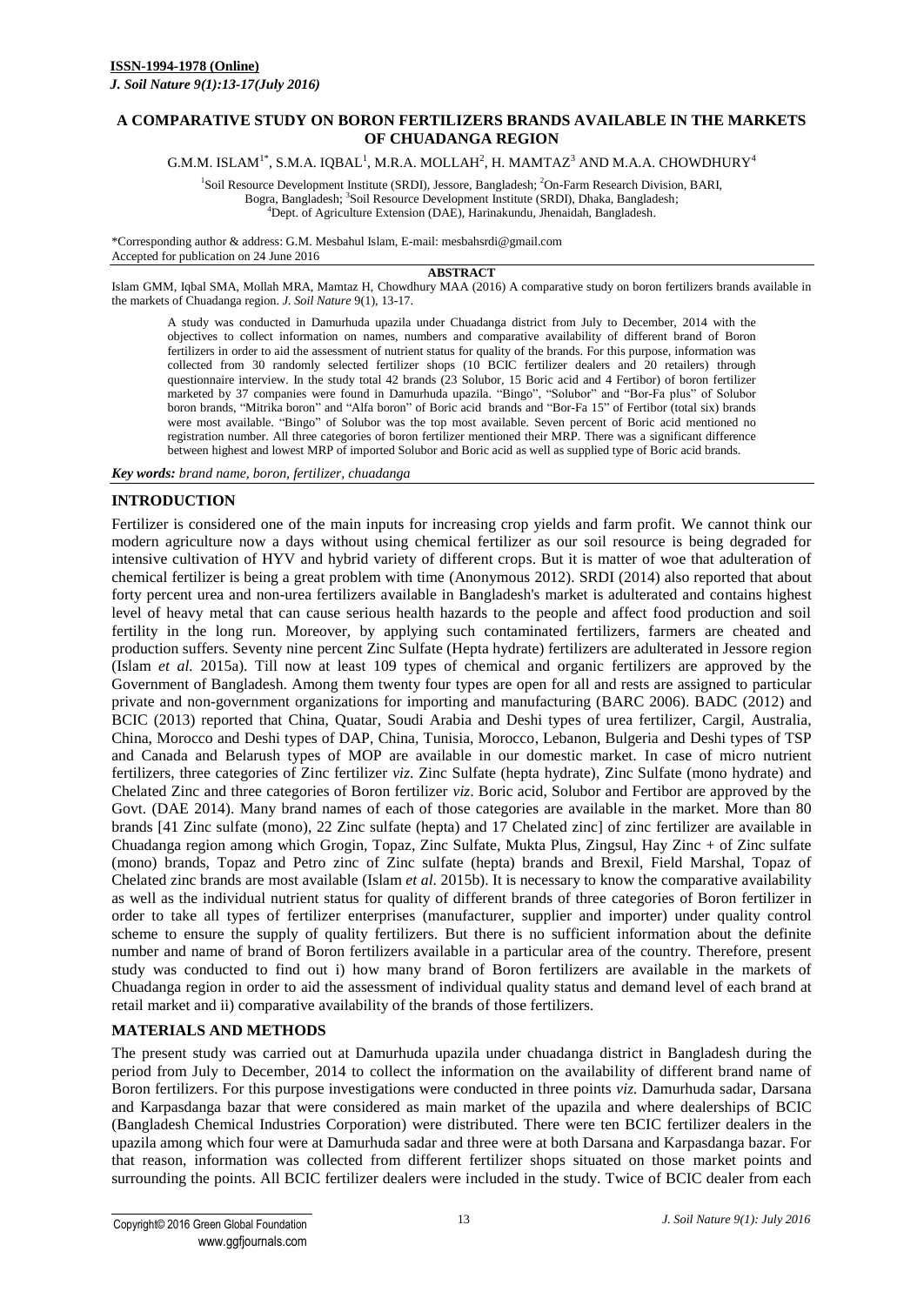point were considered as the number of retailer shops. Thus 20 retailers with 10 BCIC dealers and total 30 fertilizer shops were taken under the study. Among the retailers, eight were randomly selected from Damurhuda sadar and six from both Darsana and Karpasdanga point. Information on the number and name of brands of each category of Boron fertilizer were recorded from each of thirty shops by individual interview. Manufacturer's or supplier's name, Government registration number, maximum retail price (MRP) and date of expiry (DOE) of each brand were also recorded during interview. Data were collected through questionnaire interview. The questionnaire prepared in Bengali was designed with both closed and open form of questions. The collected data were coded, summarized and proceed for analysis. Qualitative data were converted into quantitative forms by means of suitable scoring technique whenever necessary. Tabulations and cross tabulations were done on the basis of categorization developed by the researcher. Tabular technique was applied for the analysis of data by using simple statistical tools like averages and percentages. Selected 30 shops were assumed as 30 attendance for each brand. One mark (score point) was given for each attendance in a shop against a brand and total score point (TSP) was calculated with the aggregate of the score points for the individual (i.e. TSP 2 means the brand was present in 2 shops out of 30 shops). TSP of a brand represented its degree of presence which was treated as its availability. Then they were tabulated gradually highest to lowest depending on their TSP. Finally they were classified into following three classes depending on the availability.

Table 1. Availability class and their range of total score points (TSP) of different category of Boron fertilizer

|                                | Range of total score point (TSP) Obtained |                   |                 |  |
|--------------------------------|-------------------------------------------|-------------------|-----------------|--|
| <b>Availability Class</b>      | <b>Solubor</b>                            | <b>Boric Acid</b> | <b>Fertibor</b> |  |
| Most available: Class-I        |                                           |                   |                 |  |
| Moderately available: Class-II |                                           |                   |                 |  |
| Less available: Class-III      |                                           |                   |                 |  |

# **RESULTS AND DISCUSSION**

#### *Brand name and availability*

Total 42 brands (23 of Solubor, 15 of Boric Acid and 4 of Fertibor) were found in the market of Damurhuda upazila which were manufactured or marketed by 37 individual companies. The Brand names of different categories of boron fertilizer including their availability class were shown in Table 2. In case of Solubor, 3 brands included class-I among which only the "Bingo" obtained the total score point (TSP) 6 and another two "Solubor" and "Bor-Fa plus" obtained 4 points. This indicated that above mentioned three brands of Solubor were most available in the market among which the brand Bingo (Registration number: IMP-1824; marketed by Syngenta, Bangladesh Ltd.) was the top most available brand. Five brands included class-II among which brands "Librel Boron" obtained 3 points and another four brands Mim boron, MAP solubor, Proboron and Limi S boron obtained 2 points. These 5 brands were moderately available in the market. The rest 15 brands under class-III (Bumper, Tara, Plant bor saline, Power boron, Valent, Krishok bondhu, Mumsol, Desh boron, Keen Solubor, Ankur Solubor, Vital, Key boron, Pure, Sharno boron, Borax) obtained 1 score point that were considered as less available.

| Category<br>of Boron<br><b>Fertilizer</b> | Availability<br><b>Class</b> | <b>TSP</b> | Name of brands                                                                                                                                                          | <b>Number</b><br>of<br>brand |  |
|-------------------------------------------|------------------------------|------------|-------------------------------------------------------------------------------------------------------------------------------------------------------------------------|------------------------------|--|
| Solubor                                   | Class-I                      | 6          | Bingo                                                                                                                                                                   | 01                           |  |
|                                           |                              | 4          | Solubor, Bor-Fa plus                                                                                                                                                    | 02                           |  |
|                                           | $Class-II$                   | 3          | Librel Boron                                                                                                                                                            | 01                           |  |
|                                           |                              | 2          | Mim boron, MAP solubor, Proboron, Limi S boron                                                                                                                          | 04                           |  |
|                                           | Class-III                    | 1          | Bumper, Tara, Plant bor saline, Power boron, Valent, Krishok<br>bondhu, Mumsol, Desh boron, Keen Solubor, Ankur Solubor,<br>Vital, Key boron, Pure, Sharno boron, Borax | 15                           |  |
| Boric Acid                                | Class-I                      | 3          | Mitrika boron, Alfa boron                                                                                                                                               | 02                           |  |
|                                           | $Class-II$                   | 2          | Fresh boron, Petro Boron, Ankur boron                                                                                                                                   |                              |  |
|                                           | $Class-III$                  | 1          | Super Boron, Nafko Boron, Sino Boric, Master Boron, S.B.<br>Boric Acid, China borax, Mac boron, Limi Boric Acid, Desh<br>borax, Mosko boron                             | 10                           |  |
| Fertibor                                  | Class-I                      | 4          | Bor-Fa 15                                                                                                                                                               | 01                           |  |
|                                           | $Class-II$                   | 2          | Tara Fertibor                                                                                                                                                           | 01                           |  |
|                                           | $Class-III$                  |            | Bumper, Partex Fertibor                                                                                                                                                 | 02                           |  |
|                                           |                              |            | <b>Total</b>                                                                                                                                                            | 42                           |  |

Table 2. Brand names of different categories of Boron fertilizers including their availability class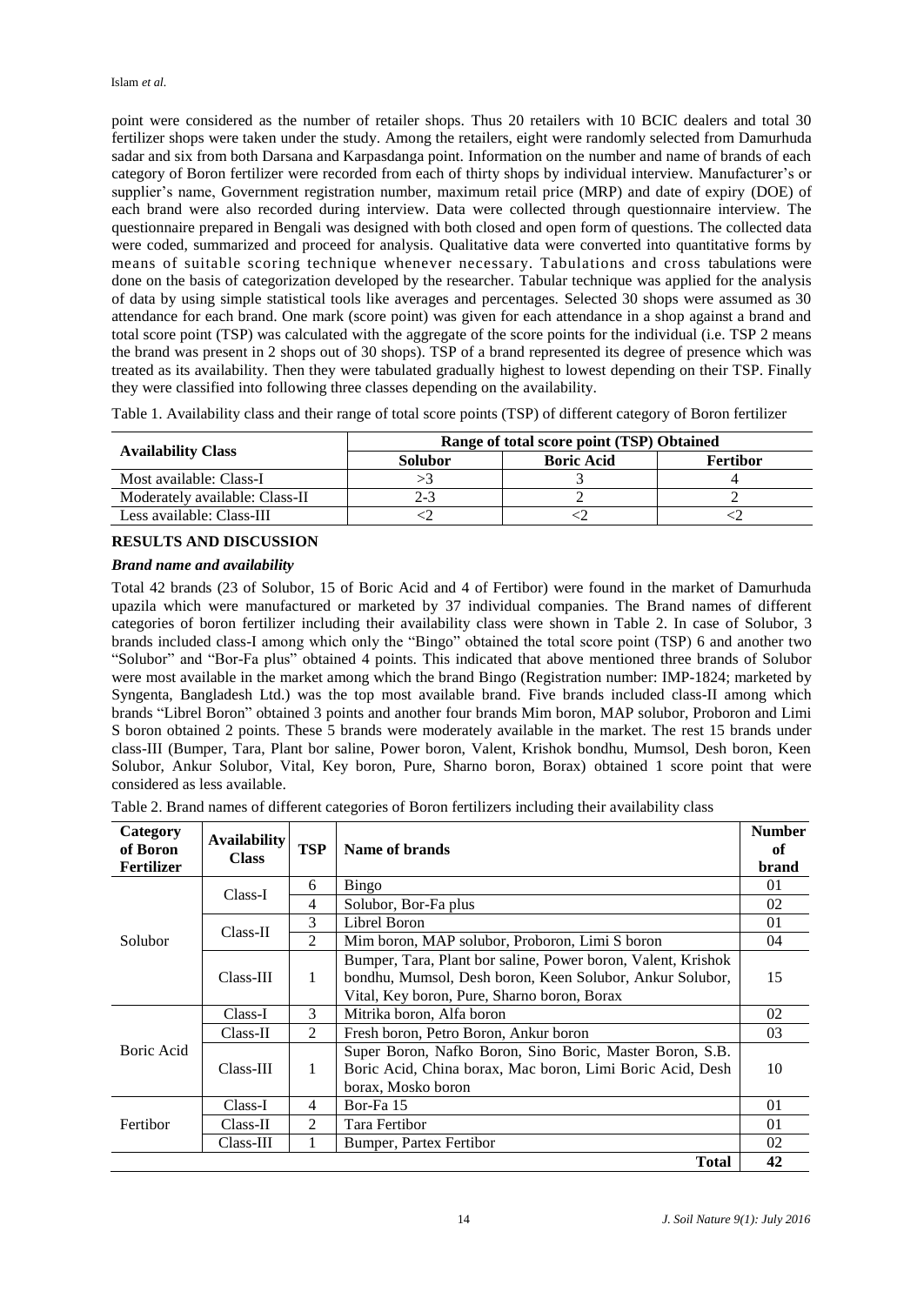In case of Boric Acid, 2 brands were included class-I among which both "Mitrika boron" and "Alfa boron" obtained 3 points. This indicated that these 2 brands were the most available. Subsequently, "Fresh boron", "Petro Boron" and "Ankur boron" under class-II was moderately available for obtaining 2 points. Another 10 brands (Super Boron, Nafko Boron, Sino Boric, Master Boron, S.B. Boric Acid, China borax, Mac boron, Limi Boric Acid, Desh borax, Mosko boron) under class-III were considered as less available brands. Furthermore, in case of Fertibor, "Bor-Fa 15" under class-I obtained 4 points and considered as most available. "Tara Fertibor" under class-II were moderately available and rest 2 brands (Bumper, Partex Fertibor) obtaining 1score point might be considered as less available brands of Fertibor fertilizer. Therefore, six brands (3 of Solubor, 2 of Boric Acid and 1 of Fertibor) were most available, nine brands were moderately available and rest twenty seven brands were less available in the market of Damurhuda upazila. So their quality should be analyzed with great importance.

#### *Maximum retail price (MRP)*

Maximum retail price (MRP) of imported Solubor fertilizer varied from Tk.140 (Borax; IMP-662) to 700 (Tara; IMP-4364) Kg<sup>-1</sup>. All three categories of boron fertilizer mentioned their MRP. Different brands of Boric acid ranged from Tk.100 (Mac boron) to 312 (Sino boric)  $Kg^{-1}$  in their MRP among which imported, supplied and manufactured fertilizer varied from Tk.100 (Mac boron; IMP-1215) to 312, 135 (Master boron; S-3520) to 310 (Fresh boron; S-1136) and 240 (Desh borax; M-212) to 310 (China borax; M-1136) Kg<sup>-1</sup> respectively. In case of Fertibor, all 4 fertilizers were imported item with same registration number (IMP-1539). Their MRP varied from Tk.240 (Bumper and Tara) to 260 (Bor-Fa 15)  $\text{Kg}^{-1}$  fertilizer.



There was a wide difference between highest and lowest MRP of imported Solubor (Fig. 1). The highest price was 400% more than the lowest one. Lower MRP of same type of product might result adulteration. In case of Boric Acid, a mentionable difference was observed between the highest and the lowest MRP of imported (the highest was 212% more than the lowest) as well as supplied type (the highest was 130% more than the lowest). But least difference (the highest was 30% more than the lowest) between them was found in manufactured type (Fig. 2). Further, no mentionable difference (less than 1%) was observed in the highest and the lowest MRP of Fertibor boron fertilizer (Fig. 3). According to Government specification of fertilizer, Solubor, Boric acid and Fertibor fertilizer must have minimum 20, 17 and 15 percent total boron (B) respectively (FRG 2012). The comparative average MRP of different types (imported, supplied and manufactured) of Solubor, Boric acid and Fertibor fertilizer were depicted in fig. 4. In case of Solubor committed to have 20% B, average MRP was 442 taka Kg<sup>-1</sup>. On the other hand, in case of Boric acid committed to have 17% B, MRP of imported, supplied and manufactured type were 242, 203 and 275 taka  $Kg^{-1}$  respectively. But that price of Fertibor was 248 taka  $Kg^{-1}$ . Such higher price of Solubor boron perhaps might be for its distinction. Therefore, their chemical analysis for quality is very important to see the actual scenario.

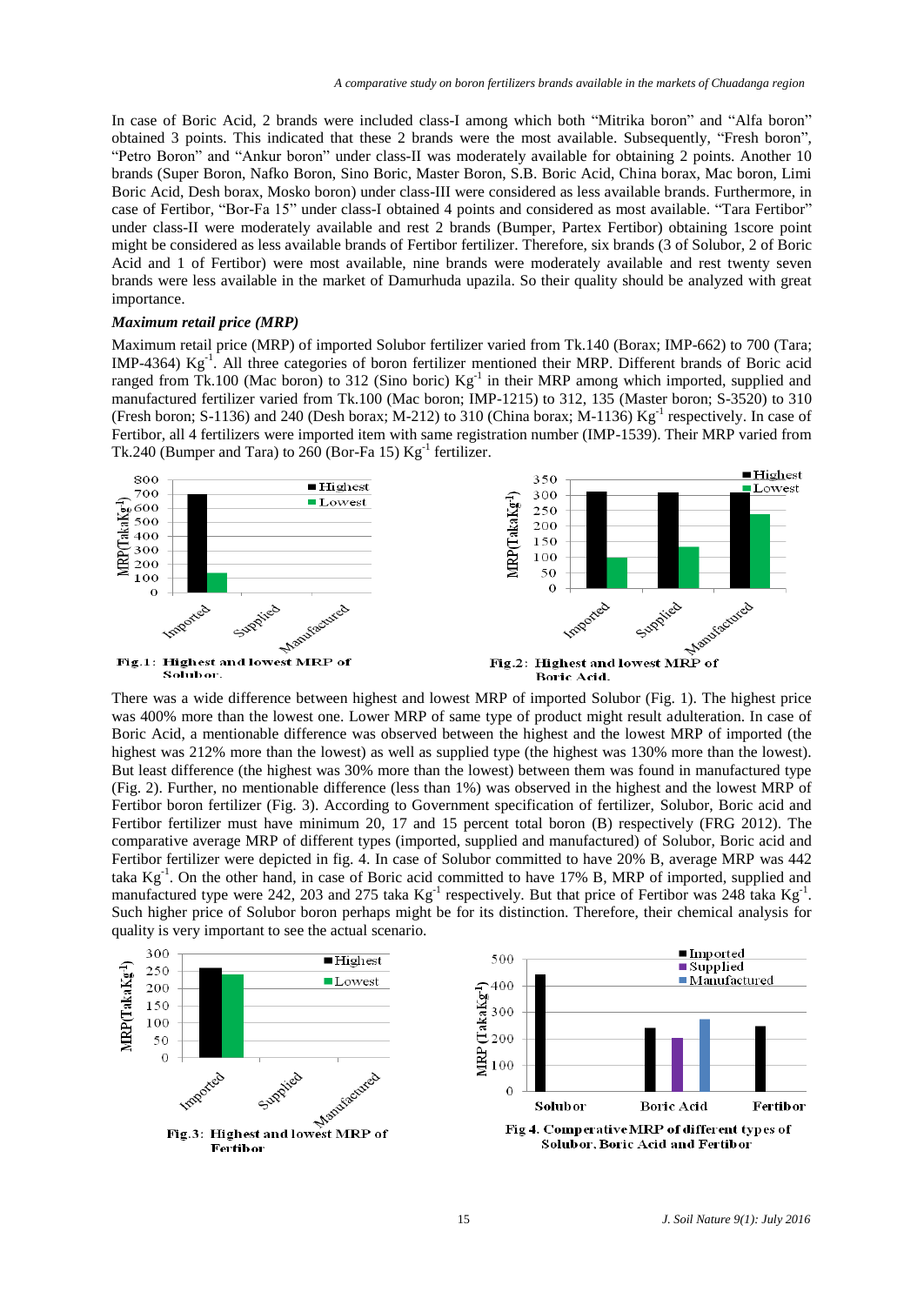# *Registration features*

Total 42 brands of boron fertilizer were found in the upazila. Three types of registration number were observed against the brands mentioned on their packets. They were namely "IMP", "S" and "M" type. According to DAE (Department of Agriculture Extension) report IMP means imported from aboard, S means supplied by purchasing from importer or manufacturer and M means manufactured locally in their own factory. Seven percent (1 sample out of 15) of Boric acid mentioned no registration number (Table 3). All the brands of Solubor and Fertibor mentioned their registration numbers. Solubor and Fertibor brands were 100% imported type (Table 3). But in case of Boric acid brand, 60%, 20% and 13% were imported, supplied and manufactured types respectively. All Fertibor brands bore the same imported type registration number (IMP-1539) which were imported from aboard by Union Fertilizer, New DOHS, Mohakhali, Dhaka (DAE 2014) but marketed by four different companies. The brands without any registration number might be adulterated. So category wise quality analysis of boron fertilizer is necessary.

| Category of                | Relative proportion of registration type $(\%)$ |  |                       |                          |  |  |  |
|----------------------------|-------------------------------------------------|--|-----------------------|--------------------------|--|--|--|
| <b>Boron</b><br>fertilizer | <b>Imported (IMP) type Supplied (S) type</b>    |  | Manufactured (M) type | <b>Registration less</b> |  |  |  |
| Solubor                    | 100                                             |  |                       |                          |  |  |  |
| Boric acid                 | 60                                              |  |                       |                          |  |  |  |
| Fertibor                   | 100                                             |  |                       |                          |  |  |  |

Table 3. Relative proportion of different types of registration number in Solubor, Boric acid and Fertibor

#### *Company characteristics*

Thirty seven companies marketed forty two brands of boron fertilizer. In each category, every company marketed only one brand (e.g. Twenty three companies marketed Twenty three individual Solubor brands). In case of Boric acid, additional thirteen companies were found over 37 Solubor companies. Further, additional one company was found over thirty six companies in case of Fertibor. All four companies *viz*. ACI Agro Ltd., Intefa Agro Industries Ltd., Rahimafroz CIC Agro Ltd. and Partex Agrochemicals Ltd. used only one registration number (IMP-1539) to market their own brand. All the companies were of several types depending on their address. Ninety two percent companies were of Dhaka based and eight percent were of out of Dhaka based ownership. Among the companies, 86% marketed only one category of boron fertilizer (48% companies provided only Solubor, 35% companies provided only Boric acid and 3% companies provided only Fertibor). On the other hand, 13% companies marketed two categories (Solubor and Boric acid 5% or Solubor and Fertibor 8%) and no company marketed three categories of boron fertilizer.

#### **CONCLUSION**

Total forty two boron fertilizer brands manufactured or marketed by thirty seven individual companies were found in the market of Damurhuda upazila among which 6 brands (3 of Solubor, 2 of Boric acid and 1of Fertibor) were most available, 9 were moderately and 27 were less available. According to Fertilizer (management) Act-2006 of Government of Bangladesh, the product without registration number and MRP on their packet is not allowed to market. But this study found 7% of Boric acid fertilizer brands were no registration number in the market. Four companies used the same registration number (IMP-1539). In that case, these companies were in a wrong practice in their business. The brands name of fertilizer companies used without any registration number might be adulterated. Remarkable variation was observed among the MRP of the brands of each category. On the other hand, average MRP of Solubor was too much higher than Boric acid and Fertibor. Beside this, a wide difference (400%) was conspicuously observed in the highest and the lowest MRP of Solubor. Lower MRP of same type of product might cause adulteration also. So quantitative analysis of all categories of boron fertilizer is very much important to see the actual scenario. However, the study suggests that (a) illegal company should be taken under regulation and (b) further study is needed to assess the individual quality status of all the brands of three categories of boron fertilizer obtained in this study.

#### **REFERENCES**

Anonymous (2012) Annual Report of 2011-2012. Soil Resource Development Institute. Min. Agric., GoB. Farmgate, Dhaka.

BADC (Bangladesh Agricultural Development Corporation) (2012) Fertilizer Imported by Bangladesh Agricultural Development Corporation. Min. Agric., GoB. Dilkusha, Dhaka.

BARC (Bangladesh Agricultural Research Council) (2006) List of Fertilizer and Fertilizer commodities: 1995- 2006. Min. Agric., Govt. Peoples Repub. Bangladesh. pp. 36-74.

BCIC (Bangladesh Chemical Industries Corporation) (2013) Report on Imported Fertilizers. Ministry of Industry and Commerce, GoB. Motijheel, Dhaka.